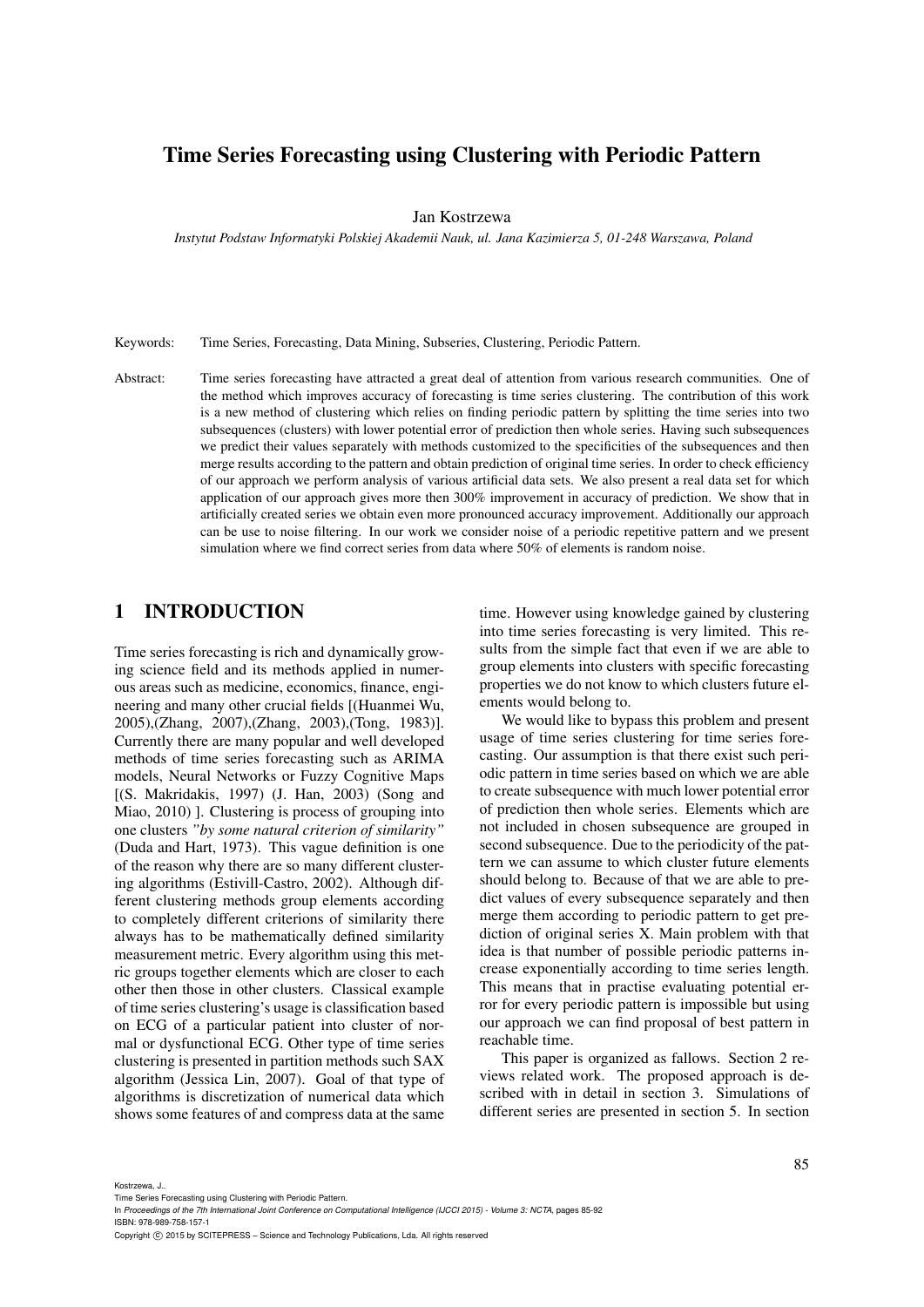4 we estimate complexity of our approach overhead according to time series length. The last section 6 concludes the paper.

### 2 RELATED WORKS

In book "Data Mining: Concepts and Techniques, Morgan Kaufmann." (J. Han, 2001) are discussed five major categories of clustering: partitioning methods (for example k-mean algorithm (MacQueen, 1967) ), hierarchical methods (for example Chameleon algorithm (G. Karypis, 1999)), density based methods (for example DBSCAN algorithm (M. Ester, 1996) ), grid-based methods (for example STING algorithm (W. Wang, 1997)) and model-based methods (for example AutoClass algorithm (P. Cheeseman, 1996)). Main property for all of these categories is grouping into one cluster elements from one interval in contrast to our approach which groups into one clusters elements scattered across the whole time series. Other type of clustering is Hybrid Dimensionality Reduction and Extended Hybrid Dimensionality Reduction [(Moon S, 2012) (S. Uma, 2012)]. These method consists of clustering of all elements with specific type of value. Algorithm can group into one clusters elements scatter across a whole time series hover it does not suggest pattern. Because of that we are not able to assume to which cluster future elements should belong to, which is a significant difference between our approach and the methods described above.

### 3 THE PROPOSED APPROACH

Main idea of our approach is to find a pattern *S* which is periodic binary vector and according to it splitting time series *X* into two subsequences (clusters)  $X<sup>1</sup>$ and its complement  $X^0$ . After that we use prediction methods on  $X^1$  subsequence and  $X^0$  separately. Then we merge results according to *S* pattern and get prediction of original time series. As measurement of error we use mean square error (MSE).

$$
MSE = \frac{1}{n} \sum_{i=1}^{n} (y - \hat{y})^2
$$
 (1)

Where *n* is number of all predicted values, *y* is real value and  $\hat{y}$  is predicted value. MSE can be treated as similarity measure according to which we group elements into clusters. Because every element belongs to exactly one subsequence we can say that our approach use strict partitioning clustering. In order to describe our approach with more details we split algorithm to simple functions and describe them separately.

#### 3.1 Create Corresponding Subsequence

We have time series  $X = (x_1, x_2, ..., x_n)$  and binary vector  $S = (b_1, b_2, ..., b_n)$ . We create subseries vector  $S = (b_1, b_2, ..., b_n)$ .  $X^1 = (x_1^1, x_2^1, \dots, x_j^1)$  which contains all elements  $x_i$ such that corresponding *b* is equal to 1. Analogously we create subseries  $X^0$  which contains all elements  $x_i$ such that corresponding *b* is equal to 0. For example:  $X = (x_1, x_2, \ldots, x_n), S = (1, 1, 0, 0, 1, 1, 0, 0, \ldots, 0, 0, 1)$  $X^1 = (x_1, x_2, x_5, x_6, \ldots, x_n), X^0 = (x_3, x_4 \ldots x_{n-2}, x_{n-1})$ 

#### 3.2 Extend Binary Vector

The first step needed to extend binary vector is creation of vector dictionary. A pseudo-code definition of creating vector dictionary is given in Table 1. *create dictionary*: gets binary vector *S* which we would like to extend. Initially we set variable *d* to 1 and create empty dictionary set. We create vector which is interval of length  $d+1$  starting from first position. We check if dictionary contains vector which is coincides our vector on first *d* position but differs on last  $d+1$  position. If such vector occurs that means that our dictionary words are too short to predict unequivocally binary vector *S* so we clear dictionary, increase *d* by 1 and repeat whole process from the first position. Else if dictionary does not contain the vector we add it to the dictionary. Then we increase interval starting position by 1 and repeat the whole process till end of the interval do not exceed end of the *S* vector. The function returns the dictionary when end of the interval exceeds end of the *S* vector .

When we have the dictionary we can start extending *S* vector. A pseudo-code definition of extending binary vector is given in Table 2.

*extend binary vector*: gets binary vector *S* which we would like to extend and expected length value. Thanks to function *create dictionary* we have dictionary for binary vector *S*. Let *d* be length of every vector in that dictionary and *n* be the length of *S* vector. In dictionary we try to find such vector which on every position but the last is equal to  $S(b_{n-d+2}...b_n)$ . If there is no such vector we extend *S* by random binary number. Otherwise we extend *S* by last value of the vector found in dictionary. We repeat this process till *S* length reach expected new length.

#### 3.3 Find Proposition of Best Pattern S

We have to find such binary vector which:

1. Splits vector *X* into subsequences  $X^1$  and its complement  $X^0$  such that MSE of that subsequences would be lower then MSE of time series *X*.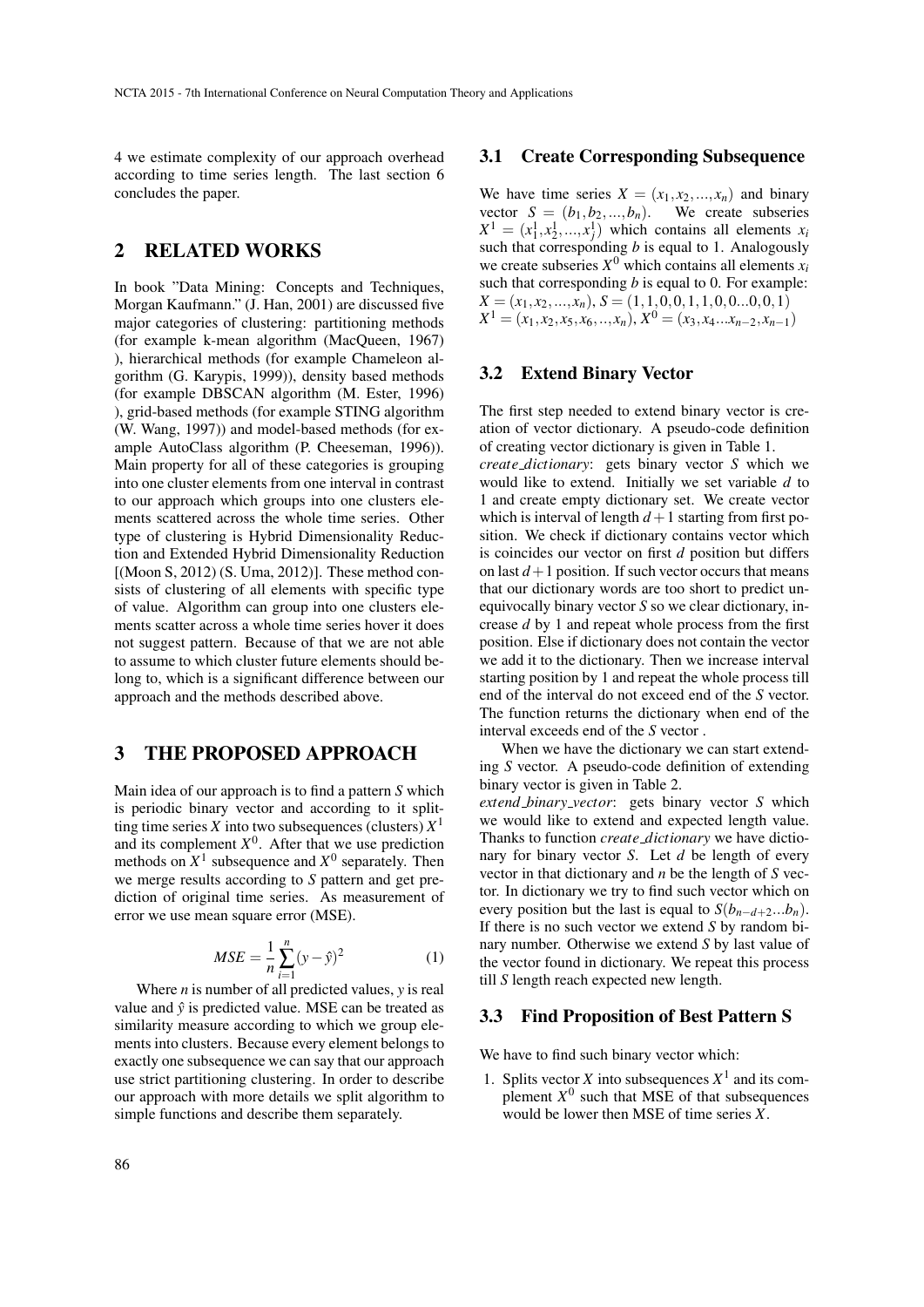```
FUNCTION create dictionary(S)
d=1dict = []i=1WHILE i \leq (size(S)-d)window = S(i:i+d)IF ismember(window(1:end-1),dict(1:end-1)
  && !ismember(window,dict) )
    size_of_window=size_of_window+1
    i=1dict = []ELSE
    dict = dict.add_new_row(window)
  ENDIF
  i = i+1ENDWHILE
RETURN dict
```
Figure 1: Pseudo-code of algorithm which creates vector dictionary for pattern *S*.

```
FUNCTION extend_binary_vector(S,new_length)
dict = create_dictionary(S)
i = size(S)-length_of_row(dict)+1
WHILE length(S)<new_length
small\_win = S(i:i+length_of\_row(dict)-1)index =
 index_of_element(small_win,dict(:,1:end-1) )
IF index>0
   S.add(dict.elementAt(index).elementAt(end))
ELSE
   S.add(randomly_0_or_1())
ENDIF
i = i+1ENDWHILE
RETURN S
```
Figure 2: Pseudo-code of algorithm which extends binary vector to length *c*.

2. contains regularity such that it is possible to predict correctly new values of binary vector.

A pseudo-code definition of an algorithm for finding proposal of the best pattern binary vector is given in Table 3.

*f ind best subsequence*: gets time series and arbitrary chosen constants *c* and multiplicity number *k*. Then we create all possible different binary vectors of length *c* such that 1s are on at least  $\lceil \frac{c}{2} \rceil$  positions. We save these vectors as rows of matrix *S*. This means that *S* has *m* rows where for odd *c* we get  $m = 2^{c-1}$ and for even *c* we get  $m = 2^{c-1} + \frac{1}{2} {c \choose c/2}$ . For every *i* − *th* row of *S* matrix we create vector  $X_i^1$  as it was described at Section 3.1. Every subsequence  $X_i^1$  is splitted in such a way that 0.7 of that series is train set  $X<sup>1</sup><sub>*train*</sub>$  and 0.3 is test set  $X<sup>1</sup><sub>*test*</sub>$  where 0.7 and 0.3 are arbitrary chosen constants. Then by using arbitrary chosen prediction method we calculate MSE of predic-

```
FUNCTION find best subsequence (time series, c, k)
S = \cosh(c) //cob returns all binary combinations
//of length c with 1 on at least c/2 positions
FOR i=1; i++; i<=number_of_rows(S)X1(i,:)=\text{create\_subseq}(S(i,:),\text{time\_series})Xtrain=X1(1:0.7*size(X))Xtest = X1(0.7 * size(X):end)MSE = chosen_prediction_method(Xtrain, Xtest)
 S(i, end+1) = MSEENDFOR
S = sort_ascendning_by_last_column(S)
S = S(1:ceiling(end/k),:WHILE c<size(time_series)
 c=k*c
 IF c>size(time_series)
 c = size(time_series)
 ENDIF
 FOR j=1; j++; j<number_of_rows(S)
 S(j,:)=extend_binary_vector(S(j,:),c)
 X(j,:)=\text{create\_subseq}(S(j,:),\text{time\_series})Xtrain=X(1:0.7*size(X))Xtest=X(0.7*size(X):end)
 MSE=any prediction method(Xtrain,Xtest)
 S(i, end+1) = MSEENDFOR
 S = sort_ascendning_by_last_column(S)
 S = S(1:ceiling(end/k),:ENDWHILE
//return S with lowest MSE
RETURN S(1,:)
```
Figure 3: Pseudo-code of algorithm which finds proposition of best subsequence.

tion. It is worth noting that we can create *m* processes and calculate *MSE* for vectors  $X_1^1, X_2^1, ..., X_m^1$  parallel. Parallel computing in practise can significantly decrease computational time. The number of possible *S* subsequences increase exponentially according to c number. This is why it is the most time consuming part of the algorithm.

In this part of the algorithm we have set of pairs  $(S_1, MSE_1), (S_2, MSE_2), (S_3, MSE_3)...(S_m, MSE_m).$ Then we reject all S rows but  $\lceil \frac{1}{k} \rceil$  of the rows with the lowest MSE. We extend rows of *S* using function *extend binary vector* (refer to pseudo-code in Table 2) to get binary vectors with length  $k \cdot c$ . Now we have set  $S_1, S_2, ..., S_{\lceil \frac{1}{k} \rceil}$  where every row S has length *k* · *c*. For every row  $S_i$  we create vectors  $X_i^1$  as it was described in section 3.1. We repeat process of calculating MSE, selection and extending *S* rows length while its length does not exceed training set length. As the result we return row *S* with corresponding lowest MSE.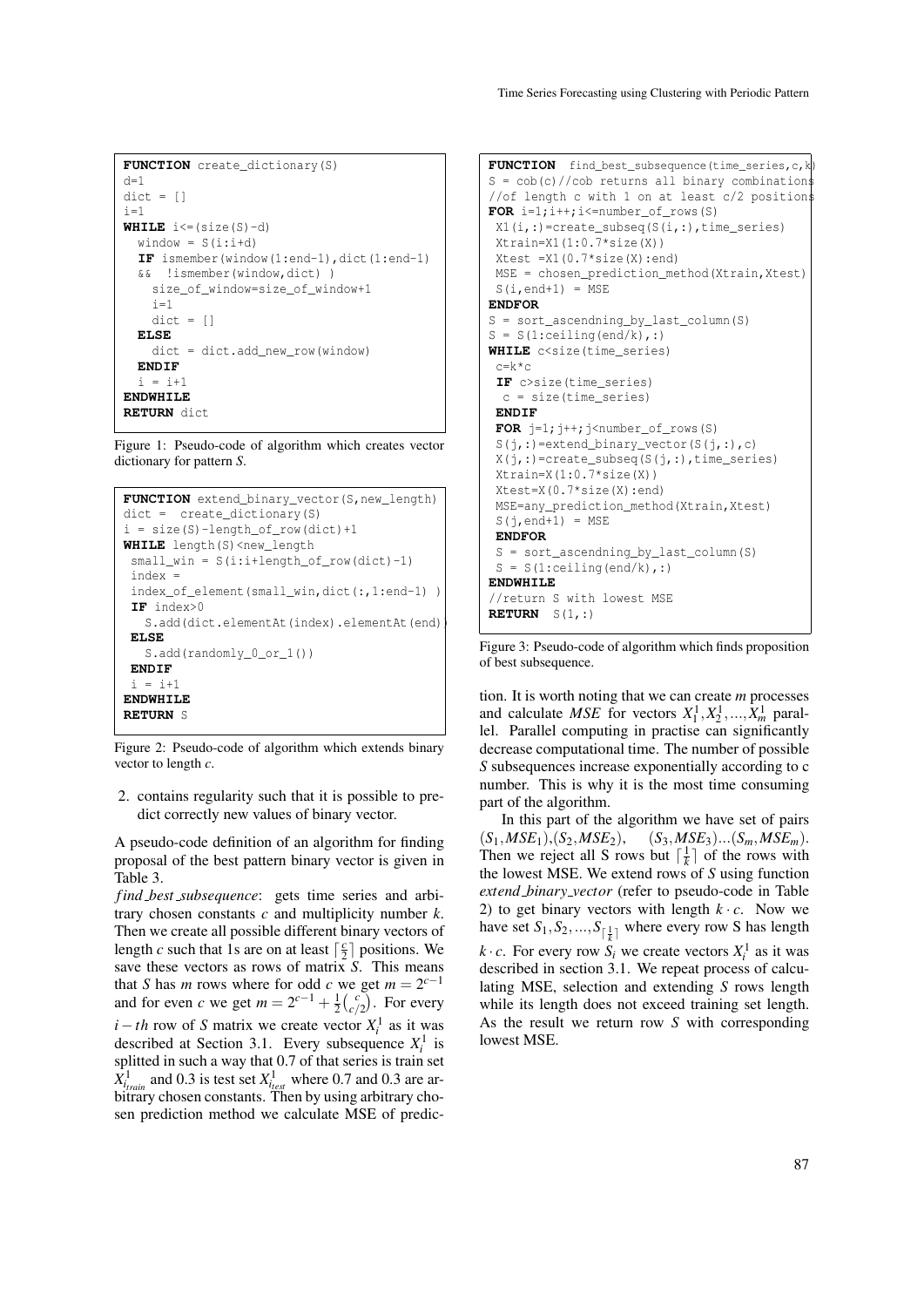#### 3.4 Time Series Forecasting

In order to predict value of  $x_{t+1}$  we predict value of  $b_{t+1}$  in *S* series (refer to pseudo-code in Table 2). Then if  $b_{t+1} = 1$  we take prediction  $x_{t+1}^1$  calculated on subsequence  $X<sup>1</sup>$  otherwise we choose prediction  $x_{k+1}^0$  calculated on subsequence  $X^0$ , where  $X^0$  is complementary subsequence  $X^1$  to X.

# 4 COMPLEXITY OF PROPOSED APPROACH

Our goal is to prove that clustering with our approach has time complexity equal to  $O(log_k^n MSE(n))$  where *MSE* is arbitrary chosen prediction function, *k* is constant multiplicity parameter and *n* is length of series. We assume that prediction function has complexity not less than  $O(n)$ . Firstly we determine complexities of every part of the algorithm.

# 4.1 Time Complexity of the Algorithm Which Creates Corresponding Subsequence

Algorithm which creates vector  $X^1$  and  $X^0$  from orignal series using pattern *S* is described in the section 3.1. Complexity of that algorithm is  $O(n)$ .

## 4.2 Time Complexity of the Algorithm Which Extends Binary Vector

Algorithm which extends binary vector (refer to pseudo-code in Table 2) contains two parts. Firstly we have to create vector dictionary which is able to extend binary sequence. We notice that maximal number of vectors in dictionary cannot be larger than  $2<sup>d</sup>$  where *d* is the vector length. However, at the same time dictionary cannot contain more then *c* elements where  $c$  is the length of the vector on which we build dictionary. Due to that we can say that in every step dictionary length is not larger that  $min(2^d, c)$ . Moreover we know that algorithm will produce not more that *c* such dictionaries. We know that number of operation is equal to

$$
\sum_{i=1}^{c} \min(2^d, c) * c < c^2 \tag{2}
$$

so we can say that time complexity of that algorithm is  $O(c^2)$ . Another part of the algorithm is extending binary vector using created dictionary. What is important we create dictionary only once and then

we use it during whole process of clustering. Finding proper vector in dictionary costs not more than *O*(*log*2*c*). This is why extending binary vector by *n* elements cost  $O(n \log_2 c)$ .

## 4.3 Time Complexity of the Algorithm Which Finds Best Pattern S

Algorithm which finds best pattern *S* is described in subsection 3.3. We choose some arbitrary length of the first subsequence *c* and multiplicity parameter *k*. We start with subsequence of length *c* and then in every step we extend this subsequence *k* times. Also we remove all *S* proposals but  $\left[\frac{1}{k}\right]$  with the lowest corresponding *MSE*. Number of operations can be approximated by:

$$
2^{c-1}MSE(c) + 2^{c-1}c^2 + clog_2(c)
$$
  
+  $\lceil \frac{1}{k} \rceil 2^{c-1}MSE(kc) + k clog_2(c)$   
+  $\lceil (\frac{1}{k})^2 \rceil 2^{c-1}MSE(k^2c) + k^2 clog_2(c)$   
+ ... +  $\lceil (\frac{1}{k})^{\log_k^{n/c}} \rceil 2^{c-1}MSE(n)$  (3)

which is equal to

$$
2^{c-1}c^2 + \sum_{i=0}^{\log_k^{n/c}} \lceil (\frac{1}{k})^i \rceil 2^{c-1} (MSE(k^ic) + k^iclog_2c) \tag{4}
$$

where 2*c*−<sup>1</sup> is number of all proposals of *S* proposed in the first step,  $c^2$  is maximal cost for creation binary vector dictionary (refer to Section 4.2),  $log<sub>k</sub><sup>n/c</sup>$ is the maximal number of steps after which length of *S* reaches *n*,  $MSE(k<sup>i</sup>c)$  is cost of approximation prediction error on every step for every *S* proposal,  $k<sup>i</sup> c log<sub>2</sub> c$  is cost of extending binary vector *S k* times. Taking into account this equation we can say that number of operation in our approach is definitely smaller than

$$
2^{c}c^{2} + log_{k}^{n/c}(2^{c})(MSE(n) + (nlog_{2}c))
$$
 (5)

After taking into consideration that complexity of  $MSE(n)$  is not less than  $O(n)$  and omitting constants we can say that complexity of our approach according to *n* is equal to:

$$
O(log_k^n MSE(n))\tag{6}
$$

On the contrary, the time complexity according to *c* is equal to:

$$
O(2^c) \tag{7}
$$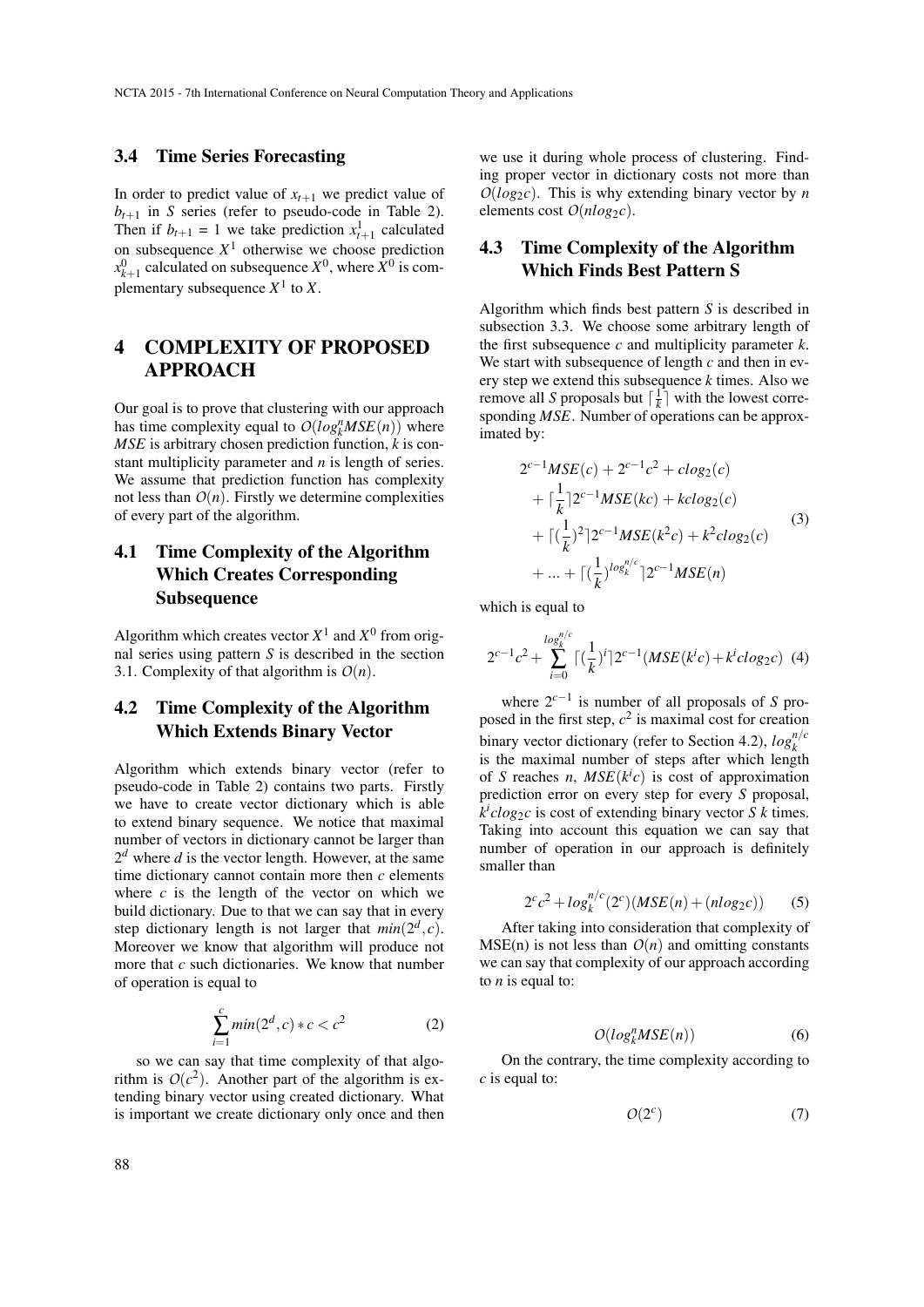

Figure 4: IceTargets series plot.

It is worth noticing that algorithm can be processed in parallel and consequently that time calculation in practise can decrease significantly.

### 5 SIMULATIONS

In order to check efficiency of our approach we made several simulations. In our simulations we used neural networks with hidden layer and delay equal to 2 (refer to diagram on Figure 5). As a neural network training method we used Levenberg-Marquardt backpropagation algorithm [(Marquardt, 1963)]. in comparative simulation we used neural networks with the same structure, training rate, training method and number of iteration as in our approach. The only difference was that neural networks in our approach were trained on subsequences chosen by our algorithm where neural network used in comparative simulation was trained on whole training set. In every simulation as a constant *c* number we used 12 and as multiplicity parameter *k* we used 2. In order to avoid random bias we repeated every simulation 10 times and used mean values. We also used IceTargets data which contains a time series of 219 scalar values representing measurements of global ice volume over the last 440,000 years (see Figure 4). Time series is available at (http://lib.stat.cmu.edu/datasets/, ) or in the standard Matlab library as *ice dataset*.

#### 5.1 IceTargets with Random Noise

We modified *IceTargets* series by adding random numbers generated from uniform distribution on - 1.81 to 2.12. Where -1.81 is minimum value from *IceTargets* series and 2.12 is maximum value from *IceTargets* series. Random number occurrence scheme is as fallow:

 $X = (rand(1), IceTargets(1),rand(2), IceTargets(2)),$ rand(3), ... *IceTargets*(219),rand(220))

Our approach finds vector  $S = (0,1,0,1,...,1,0)$ which is correct pattern and splits time series accord-



Figure 5: Diagram of neural network used in simulations.

ing to it (refer to Table 1). Due to that neural networks separately predicts *IceTargets* series and random noise. Our approach has mean MSE equal to 0.62 where neural network trained on whole set gives MSE equal to 0.93. The results are presented in Table  $2^{\circ}$ 

#### 5.2 Cosinus with IceTargets

We created time series by merging cosinus and *IceTargets* time series using pattern:

 $X = (\cos(0.1), \quad \text{Ic}eTargets(1), \quad \cos(0.2),$ cos(0.3), *IceTargets*(2), *IceTargets*(3), cos(0.4), *IceTargets*(4) , cos(0.5), cos(0.6), *IceTargets*(5), *IceTargets*(6) ...)

So pattern could be described by vector

*S* = (101100101100101100101100...)

Our approach finds correct pattern which splits time series into proper subsequences (refer to Table 1). Neural networks trained on subsequences give mean MSE equal to 0,0170 where neural network trained on whole training set gives MSE equal to 0,5144 (refer to Table 2).

### 5.3 Quarterly Australian Gross Farm Product

In this simulation we used real statistic data of Quarterly Australian Gross Farm Product \$m 1989/90 prices. Time series is build from 135 data points represented values measured between September 1959 and March 1993. Data is available at (https://datamarket.com/data/set/22xn/quarterlyaustralian-gross-farm-product-m-198990-prices-sep-59-mar 93#!ds=22xn&display=line, ). The data was rescaled to 0-1 range. One of the proposed subsequence is presented on table 1. Average value of MSE of this time series forecasting calculated using our approach was equal to 0,007 when average value of MSE achieved by single neural network was equal to 0,0211 (refer to Table 2).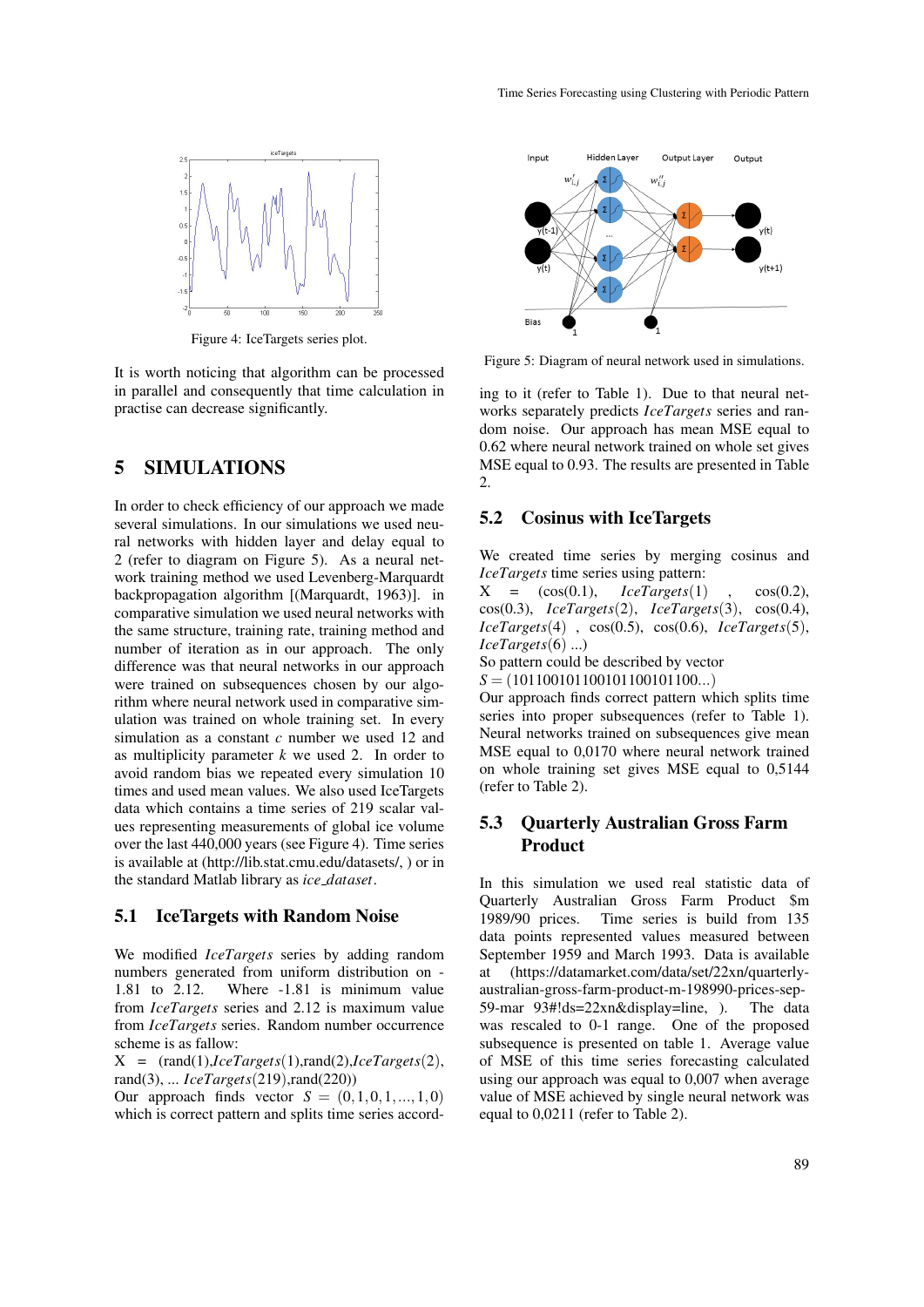

Table 1: Table which presents on different time series plots of subsequences  $X^1$  and  $X^2$  after clustering with our approach.

# 5.4 Series Predicted With Different **Methods**

In all previous simulations we used our approach to splitting time series into subsequences and then we predict their values with the same method - neural network. However, our approach gives a possibility to use completely different methods of prediction to each subsequence. Due to that we can choose different methods according to specific prediction proper-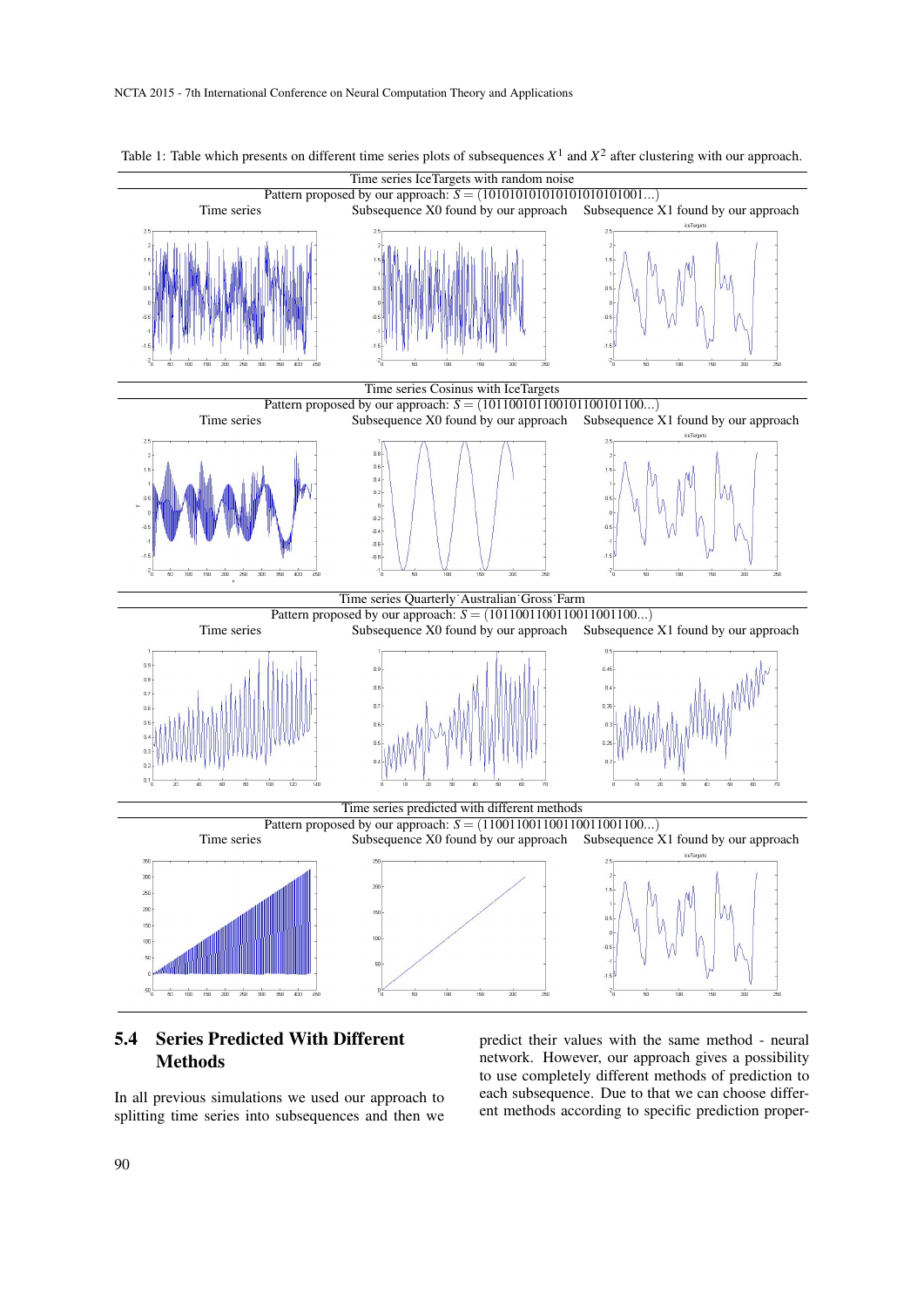Table 2: Comparisons with other methods for time series based on MSE.

|                       | <i>IceTargets</i> merged with noise | <i>IceTargets</i> merged with cos | <i>OuarterlyGrossFarmProduct</i> |
|-----------------------|-------------------------------------|-----------------------------------|----------------------------------|
| Our approach          | ).62                                | 0.0170                            | 0.007                            |
| Single Neural Network | 0.93                                | 0.5144                            | 0.0211                           |
| Increase efficiency   | 5 times                             | 30.25 times                       | 3.014 times                      |

ties of each subsequence and take advantage of both methods. To show that it is possible we merged two series with completely different prediction properties into one time series. We choose simple series which grows linearly according to time and statistic data *IceTargets* which expected value do not seems to change in time. We merged them with the pattern: X = (1, 2, *IceTargets*(1), *IceTargets*(2), 3, 4, *IceTargets*(3), *IceTargets*(4), 5, 6, *IceTargets*(5), *IceTargets*(6) ...)

Pattern is described with a vector

 $S = (110011001100110011001100...).$ 

We use our approach which splits time series into two subsequences (Please see table 1). To predict X1 we use linear regression and to predict X0 we use neural network. Thanks to that we use advanteges of both methods and get MSE=0.0101. In case of using single neural network method we get MSE = 2535.45 and when using only single linear regression MSE = 30.35 (refer to Table 3). Our approach provides the prediction error over 250000 times smaller then using only neural network and 3000 times smaller then using only linear regression.

Table 3: Comparison of MSE calculated with different methods for the time series created by merging linear function and IceTarget.

| Method     | Neural  | Linear     | $_{\rm Our}$ |
|------------|---------|------------|--------------|
|            | Network | regression | approach     |
| <b>MSE</b> | 2535.45 | 30.35      | 0.0101       |

## 6 CONCLUSIONS

In presented work, we proposed a novel method for time series forecasting. Our approach is based on splitting of the series into a subsequence and its complement what can result in much lower potential prediction error. Moreover, it allows application of different prediction methods to both subsequences and therefore to combine their benefits. The proposed approach is not associated with any specific time series forecasting method and can be applied as a generic solution in time series preprocessing. Moreover we show that our approach allows to noise filtering. In order to validate the efficiency of the introduced solution we conducted series of experiments. Obtained results proved that using our approach results in significant improvement of accuracy. Moreover we have proven that generated overhead asymptotically is logarithmic with respect to time series length. Low computation overhead caused by our approach suggests that it can be useful regardless of the time series length. Moreover algorithm can be processed parallel and therefore we can decrease time of computation by implementing it on multiple processors.

Our solution opens up broad prospects of further work. First of all our approach use strict partitioning clustering where every element belongs to exactly one cluster. Future research may design and examine our approach with overlapping clustering where single element may belong to many clusters. Efficiency of our approach with such modification should be investigated on real data. Another open question is influence of choice of maximal searched pattern period and minimal acceptable subseries length into our approach prediction efficiency. One of future area of research could be also design and implementation automated method of selecting different prediction methods to proposed subseries.

#### **REFERENCES**

- Duda, R. and Hart, P. (1973). Pattern classification and scene analysis. In *John Wiley and Sons, NY, USA, 1973*.
- Estivill-Castro, V. (20 June 2002). Why so many clustering algorithms a position paper. In *ACM SIGKDD Explorations Newsletter 4 (1): 6575. doi:10.1145/568574.568575.*
- G. Karypis, E.-H. Han, V. K. (1999). Chameleon: hierarchical clustering using dynamic modeling. In *Computer 6875.*

http://lib.stat.cmu.edu/datasets/.

- https://datamarket.com/data/set/22xn/quarterly-australiangross-farm-product-m-198990-prices-sep-59-mar 93#!ds=22xn&display=line.
- Huanmei Wu, Betty Salzberg, G. C. S.-S. B. J.-H. S. D. K. (2005). Subsequence matching on structured time series data. In *SIGMOD*.
- J. Han, M. K. (2001). Data mining: Concepts and techniques, morgan kaufmann. In *San Francisco, 2001 pp. 346389.*
- J. Han, M. K. (2003). Application of neural networks to an emerging financial market: forecasting and trading the taiwan stock index. In *Computers & Operations Research 30, pp. 901-923*.